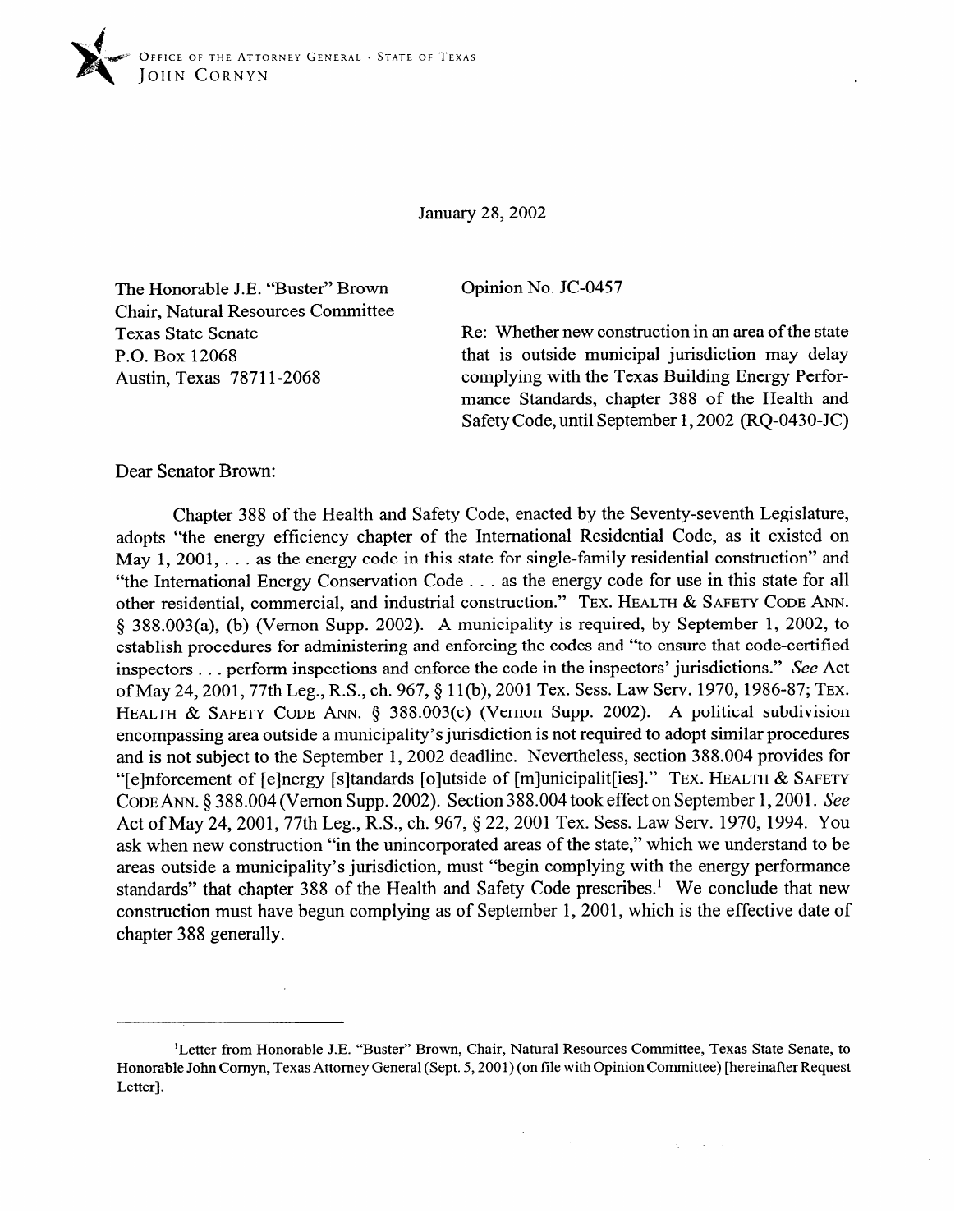The Seventy-seventh Texas Legislature adopted the provisions about which you inquire as part of Senate Bill 5. See Act of May 24, 2001, 77th Leg., R.S., ch. 967, § 1(b), secs. 388.001-.008, 2001 Tex. Sess. Law Serv. 1970,1986-88. As a whole, Senate Bill 5's objective was to bring Texas into compliance with federal limits on maximum allowable concentrations of certain pollutants. See **SENATE COMM. ON NATURAL RESOURCES, BILL ANALYSIS,** Tex. S.B. 5,77th Leg., R.S. (2001) at 1; **~CCW~HOUSE COMM. ONENVIRONMENTALREGULATION, BILL ANALYSIS,** Tex. S.B. 5,77th Leg., R.S. (2001) at 1; **HOUSERESEARCH ORG.,BILLANALYSIS,** Tex. S.B. 5,77th Leg., R.S. (2001) at 2. To this end, Senate Bill 5 established several programs to facilitate reductions in pollutant emissions, such as an emissions reduction plan, a diesel emissions reduction incentive program, and a technology research and development program. See Act of May 24,2001,77th Leg., R.S., ch. 967,§ l(b), 2001 Tex. Sess. Law Serv. 1970, 1971-80, 1984-86 (codified at **TEX. HEALTH & SAFETY CODE** ANN. ch. 386, subchs. B, C, and ch. 387); see *also* **SENATE COMM. ON NATURAL RESOURCES, BILL ANALYSIS,**  Tex. S.B. 5, 77th Leg., R.S. (2001) at 1. The bill also added a new chapter 388 to the Health and Safety Code, entitled "Texas Building Energy Performance Standards." You ask specifically about these Building Energy Performance Standards. See TEX. HEALTH & SAFETY CODE ANN. § § 388.001-.008 (Vernon Supp. 2002); Request Letter, *supra* note 1, at 1.

In enacting chapter 388, in particular, the legislature articulated a need for "an effective building energy code" to reduce "air pollutant emissions," to moderate "future peak electric power demand," to assure the electrical grid's reliability, and to control "energy costs for residents and businesses in this state." TEX. HEALTH & SAFETY CODE ANN. § 388.001(a) (Vernon Supp. 2002). Two sections of chapter 388 are especially relevant to your inquiry. First, section 388.003 adopts building energy efficiency performance standards that apply statewide:

> (a) To achieve energy conservation in single-family residential construction, the energy efficiency chapter of the International Residential Code, as it existed on May 1, 2001, is adopted as the energy code in this state for single-family residential construction.

> (b) To achieve energy conservation in all other residential, commercial, and industrial construction, the International Energy Conservation Code as it existed on May 1, 2001, is adopted as the energy code for use in this state for all other residential, commercial, and industrial construction.

- (c) A municipality shall establish procedures:
	- (1) for the administration and enforcement of the codes; and

(2) to ensure that code-certified inspectors shall perform inspections and enforce the code in the inspectors' jurisdictions.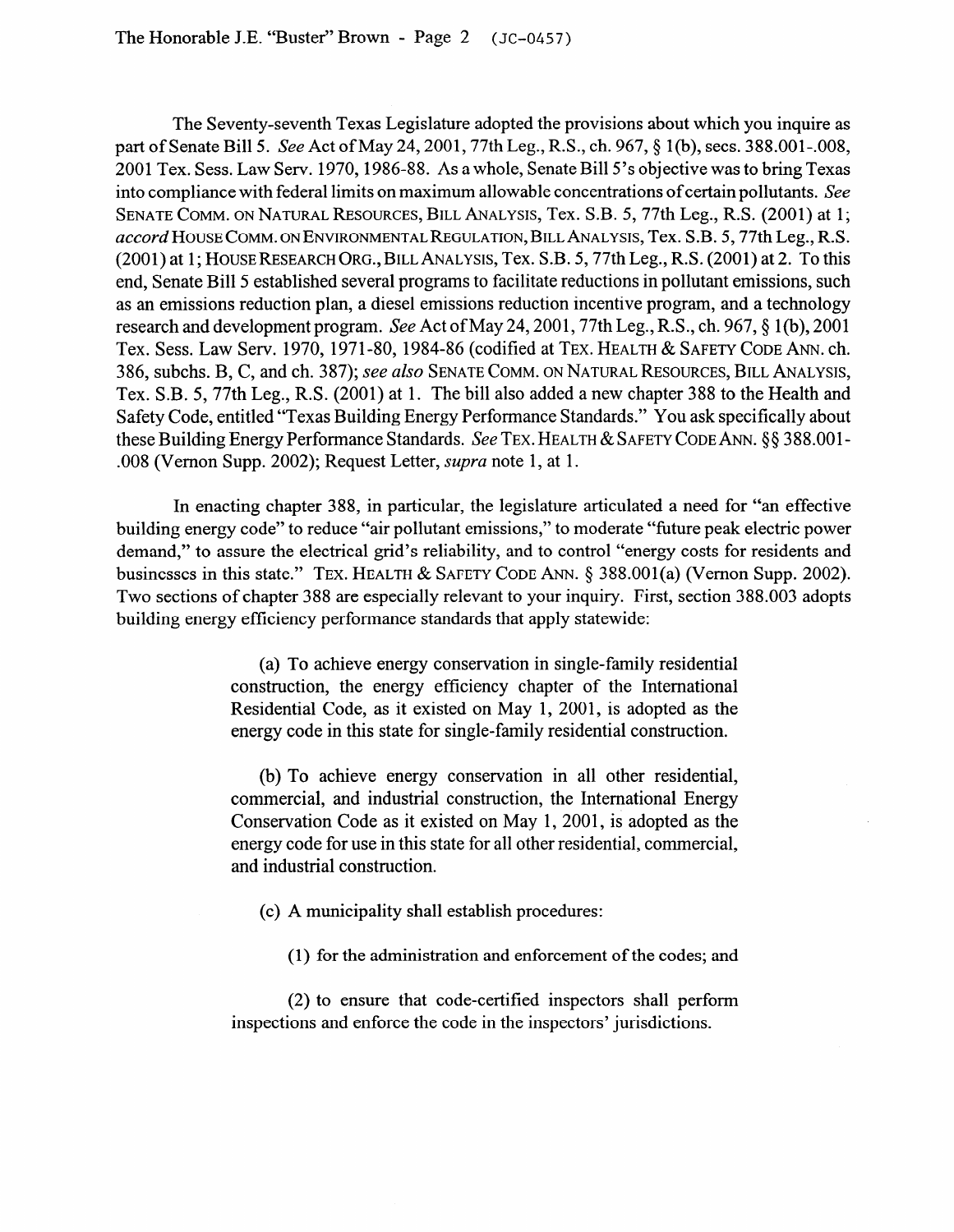$\cdots$ 

(d) A municipality or county may establish procedures to adopt local amendments to the International Energy Conservation Code and the energy efficiency chapter of the International Residential Code.

(e) Local amendments may not result in less stringent energy efficiency requirements in nonattainment areas and in affected counties than the energy efficiency chapter of the International Residential Code or International Energy Conservation Code. Local amendments must comply with the National Appliance Energy Conservation Act of 1987 (42 U.S.C. Sections 6291-6309), as amended.

(I) Each municipality, and each county that has established procedures under Subsection (d), shall periodically review and consider revisions made by the International Code Council to the International Energy Conservation Code and the energy efficiency chapter of the International Residential Code adopted after May 1, 2001.

*Id.* § 388.003(a)-(f); see also id. § 388.002(1), (6), (7), (10), (11), (12) (defining "affected county," "International Residential Code," "International Energy Conservation Code," "municipality," "nonattainment area," and "single-family residential"). *But cf.* TEX. LOC. GOV'T CODE ANN. 5 214.2 12 (Vernon Supp. 2002) (adopting International Residential Code as municipal residential building code in this state); **TEX. REW. CIV. STAT.** ANN. art. 6243-l 01, § 5B(a) (Vernon Supp. 2002) (requiring Board of Plumbing to adopt Uniform Plumbing Code and International Plumbing Code). Second, whereas section 388.003(c) governs enforcement within a municipality's jurisdiction, section 388.004 governs compliance with the energy standards outside a municipality's jurisdiction:

For construction outside of the local jurisdiction of a municipality:

(1) a building certified by a national, state, or local accredited energy efficiency program shall be considered in compliance;

(2) a building with inspections from private code-certified inspectors using the energy efficiency chapter of the International Residential Code or the International Energy Conservation Code shall be considered in compliance; and

(3) a builder who does not have access to either of the above methods for a building shall certify compliance using a form provided by the [Energy Systems Laboratory at the Texas Engineering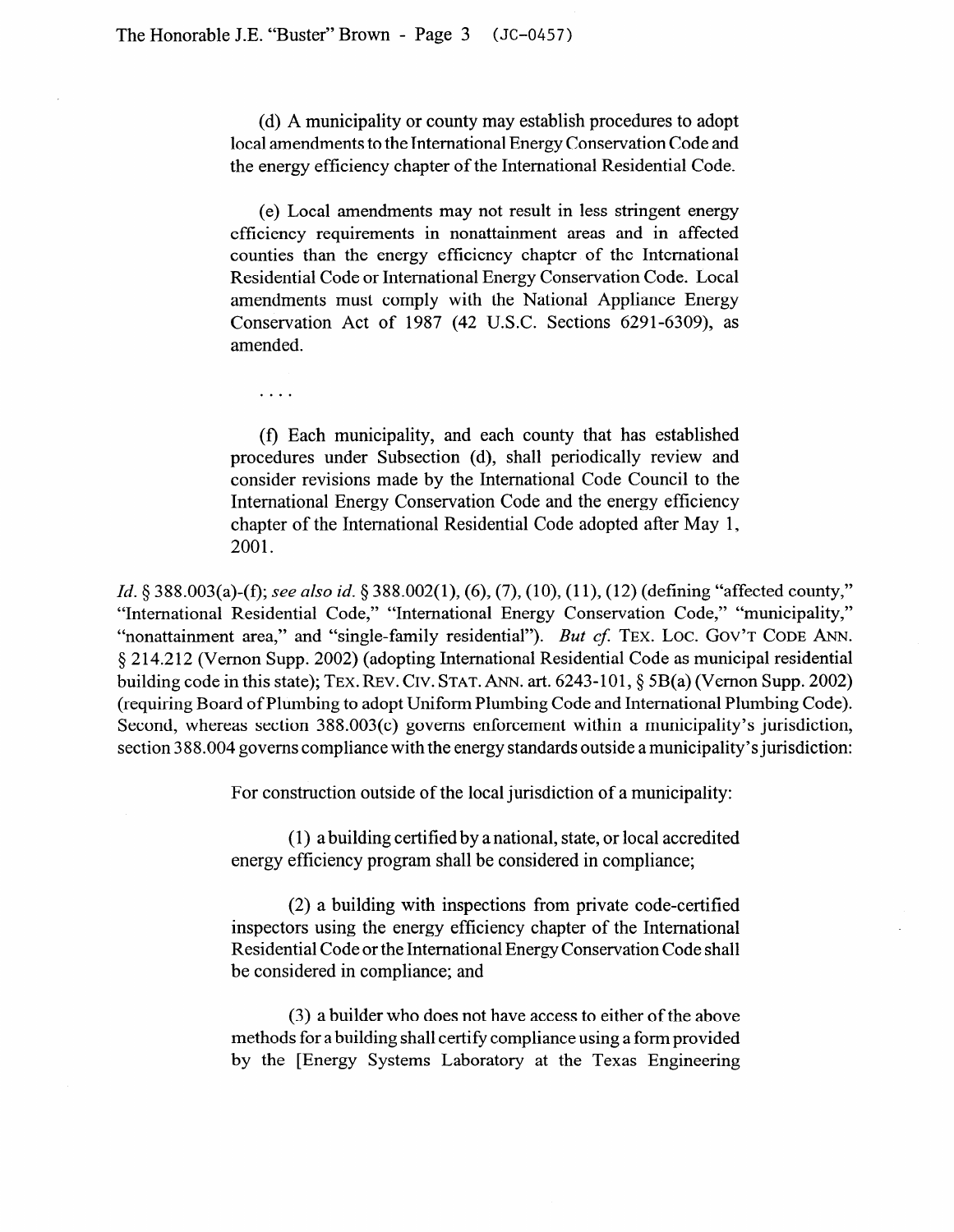The Honorable J.E. "Buster" Brown - Page 4 **(JC-0457)** 

Experiment Station of The Texas A&M University System], enumerating the code-compliance features of the building.

**TEX. HEALTH & SAFETY CODE** ANN. 8 388.004 (Vernon Supp. 2002); *see also id. 8 388.002(2), (8),*  (9) (defining "building," "laboratory," and "local jurisdiction").

A municipality that is required to establish procedures under section 388.003(c) must do so no later than September 1, 2002. See Act of May 24, 2001, 77th Leg., R.S., ch. 967, § 11(d), 2001 Tex. Sess. Law Serv. 1970, 1992. In other respects, for our purposes here, chapter 388 became effective on September 1, 2001. See id. § 22, 2001 Tex. Sess. Law Serv. 1970, 1994.

While Senate Bill 5 requires a municipality that is subject to "the energy code provisions of Chapter 388" to establish administration, enforcement, and inspection procedures by September 1, 2002, you state that "there is no similar effective date mentioned for compliance in the unincorporated areas of the state." Request Letter, *supra* note 1, at 1. You suggest that the omission of a compliance date for areas outside municipal jurisdiction "was an oversight" and that the legislature intended "to have the compliance dates coincide." *Id.* 

We conclude that the September 1, 2002 compliance date does not apply to an area outside a municipality's jurisdiction. On its face, section  $388.003(c)$ —the only section with the September 1, 2002 compliance date—applies solely to a municipality. See Act of May 24, 2001, 77th Leg., R.S., ch. 967, 55 1 (b), 11 (d), 2001 Tex. Sess. Law Serv. 1970, 1987, 1992 (section l(b) codified at **TEX.** Health & Safety Code Ann. 8 388.003(c) (Vernon Supp. 2002)). Moreover, the legislative history of section 388.003(c) indicates that the legislature purposefully removed areas beyond municipal jurisdiction from section  $388.003(c)$  and, thus, from the September 1, 2002 compliance date. Senate Bill 5, as introduced, did not propose a version of chapter 388 of the Health and Safety Code, concentrating instead on emissions reductions and technology development and research. See Tex. S.B. 5, 77th Leg., R.S. (2001) (filed March 7, 2001). The Senate Committee on Natural Resources adopted a committee substitute that proposed chapter 388, but its version of section 388.003(c) permitted, although it did not require, a municipality (and only a municipality) to establish procedures for amending, administering, and enforcing the codes and for inspecting construction:

A municipality *may* establish procedures:

(1) to adopt local amendments to the International Energy Conservation Code and the energy chapter of the International Residential Code;

(2) for the administration and enforcement of the codes; and

(3) to ensure the code-certified inspectors shall perform inspections and enforce the code in the inspectors' jurisdictions.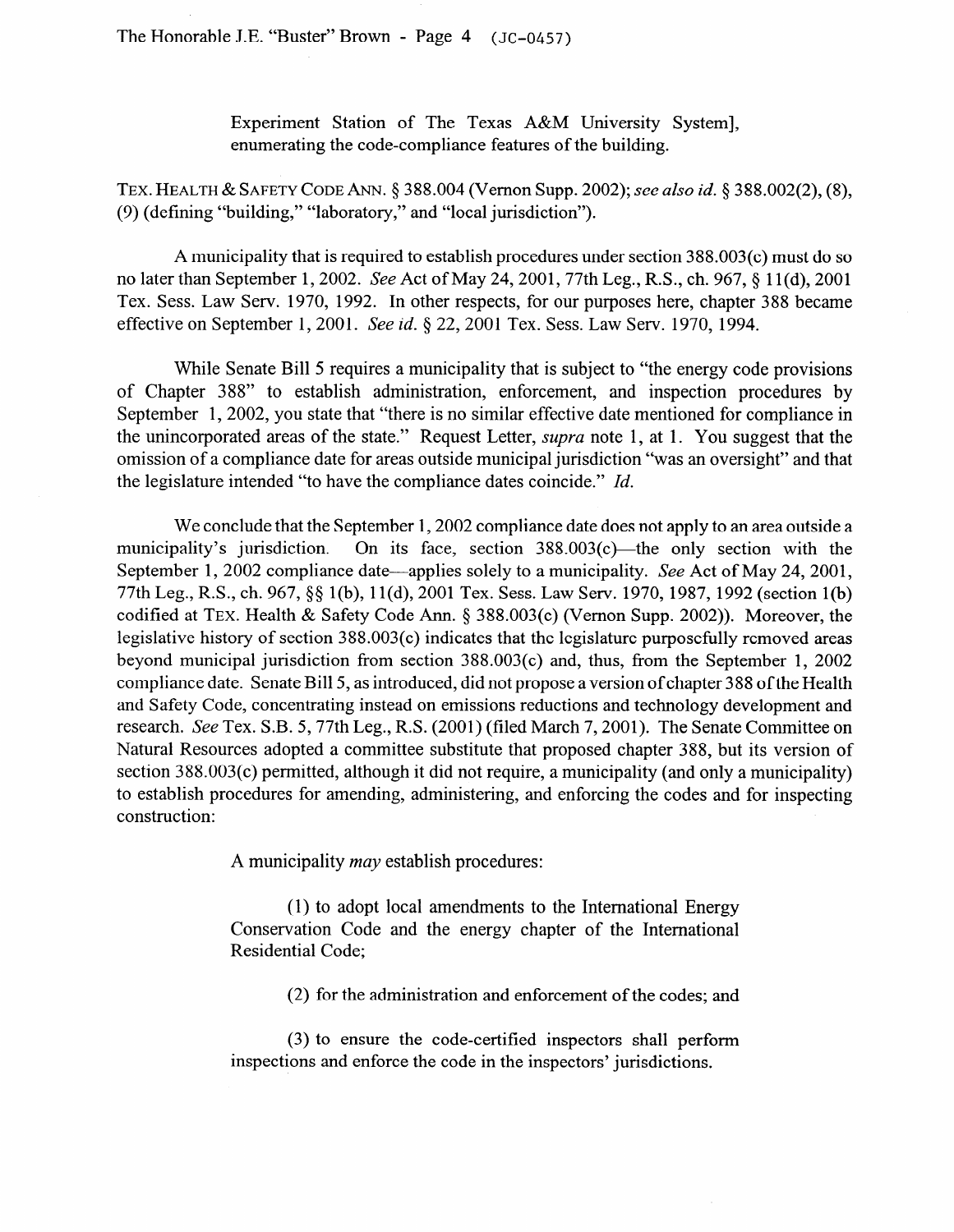Tex. C.S.S.B. 5, 8 l(b), sec. 388.003(c), 77th Leg., R.S. (2001) (emphasis added). The Senate committee substitute also proposed section 388.004, "Enforcement of Energy Standards Outside of Municipality," and its proposed version was ultimately adopted, unchanged, in the enrolled bill. See Tex. C.S.S.B. 5, 5 l(b), sec. 388.004, 77th Leg., R.S. (2001). The House Committee on Environmental Regulation amended the proposed section 3 8 8.003(c) to require both a municipality and a county to establish procedures for administering and enforcing the codes:

A municipality or county shall establish procedures:

(1) for the administration and enforcement of the codes; and

(2) to ensure that code-certified inspectors shall perform inspections and enforce the code in the inspectors' jurisdictions.

Tex. C.S.S.B. 5, § 1(b), sec. 388.003(c), 77th Leg., R.S. (2001) (House Comm. Report). But then, on the House Floor during the bill's second reading, Representative Wolens proposed, and the House adopted, an amendment to the bill that struck from section 388.003(c) the phrase "or county." See H.J. **OF TEX.,** 77th Leg., R.S. 3744-45 (2001) ( amendment no. 1). Introducing the amendment, Representative Wolens explained that Representative Ramsay requested the amendment on behalf of "the smaller counties":

> Tom Ramsay asked me about this, and on behalf of the small counties, he wanted the counties not to be included in that building code section. So what we are doing is . . . striking the word "county" and not requiring the counties to adopt all of these procedures and giving them no enforcement powers. They're not required to enforce any part of this whatsoever in a county.

Debate on Tex. C.S.S.B. 5 on the Floor of the House, 77th Leg., R.S. (May 21,200l) (testimony of Representative Wolens) (tape available from House Video/Audio Services Office).

Because chapter 388 as a whole became effective September 1,2001, new construction in areas beyond municipal jurisdiction must have begun complying with the statewide energy codes as of September 1,2001, and compliance may not be delayed. See Act of May 24,2001,77th Leg., R.S., ch. 967, § 22, 2001 Tex. Sess. Law Serv. 1970, 1994. *But see id.* § 11(d), 2001 Tex. Sess. Law Serv. 1970, 1992 (allowing municipality required to establish procedures to have until September 1, 2002). Section 388.004, which provides the only means by which compliance with the energy standards may be monitored in an area beyond municipal jurisdiction, likewise became effective on September 1, 2001. See id. § 22, 2001 Tex. Sess. Law Serv. 1970, 1994.

Finally, although section 388.003(c) does not require a county to enforce the new energy codes in an area outside municipal jurisdiction, we conclude that a county voluntarily may enforce them. Subsections (a) and (b) of section 3 88.003 adopt energy efficiency performance standards "for use in this state," the construction of single-family residences, and "all other residential, commercial,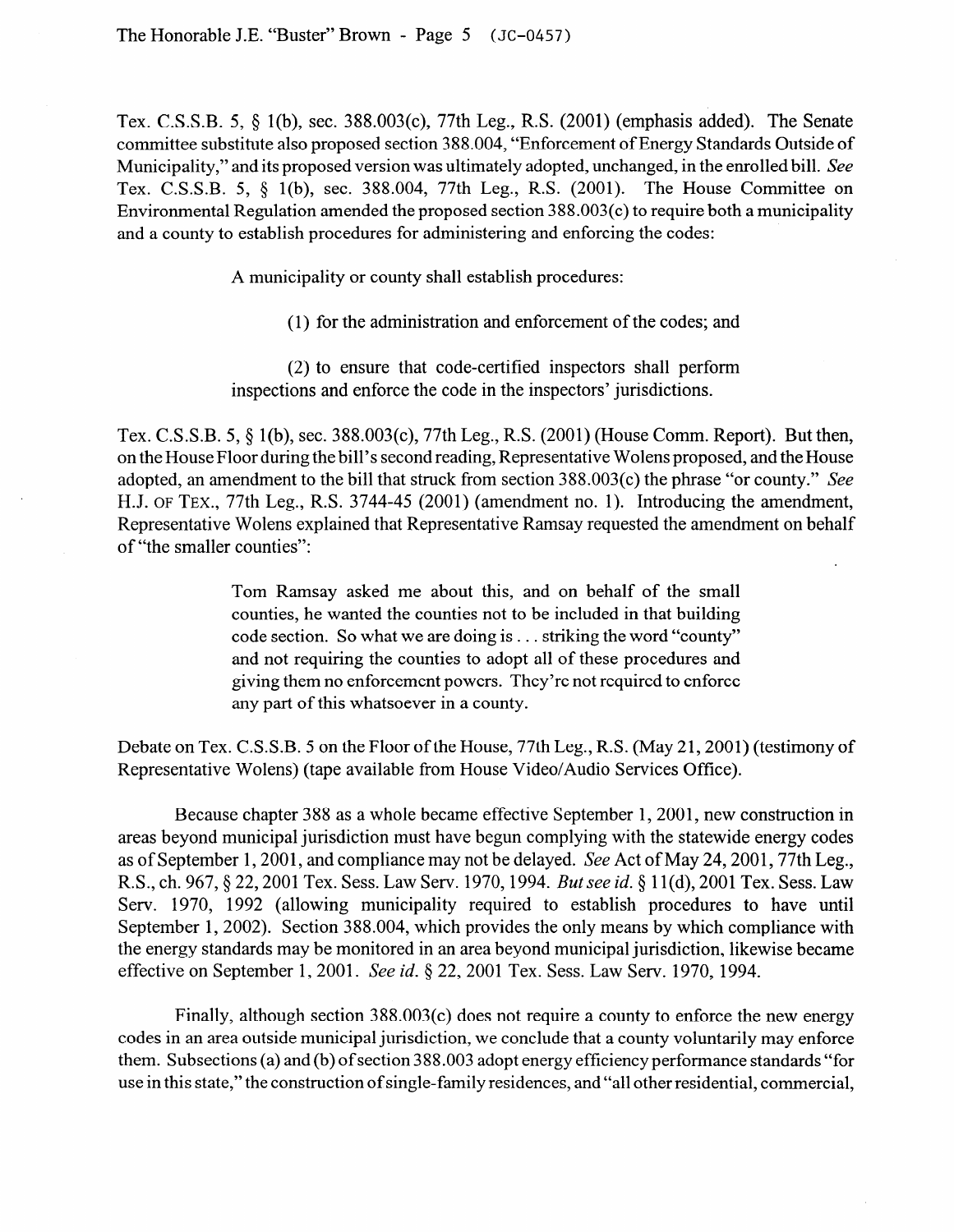and industrial construction." **TEX. HEALTH & SAFETY CODE** ANN. § 388.003(a), (b) (Vernon Supp. 2002). Additionally, a county may adopt local amendments to the statewide standards. See *id.*  § 388.003(d), (f). A county that chooses to enforce the standards would do so under section 388.004, which provides for "[e]nforcement of [e]nergy [s]tandards [o]utside of [m]unicipality." *Id.* 5 388.004; see Tex. Att'y Gen. Op. No. JC-0171 (2000) at 1 (stating that county may exercise only those powers that state constitution and statutes confer upon it).